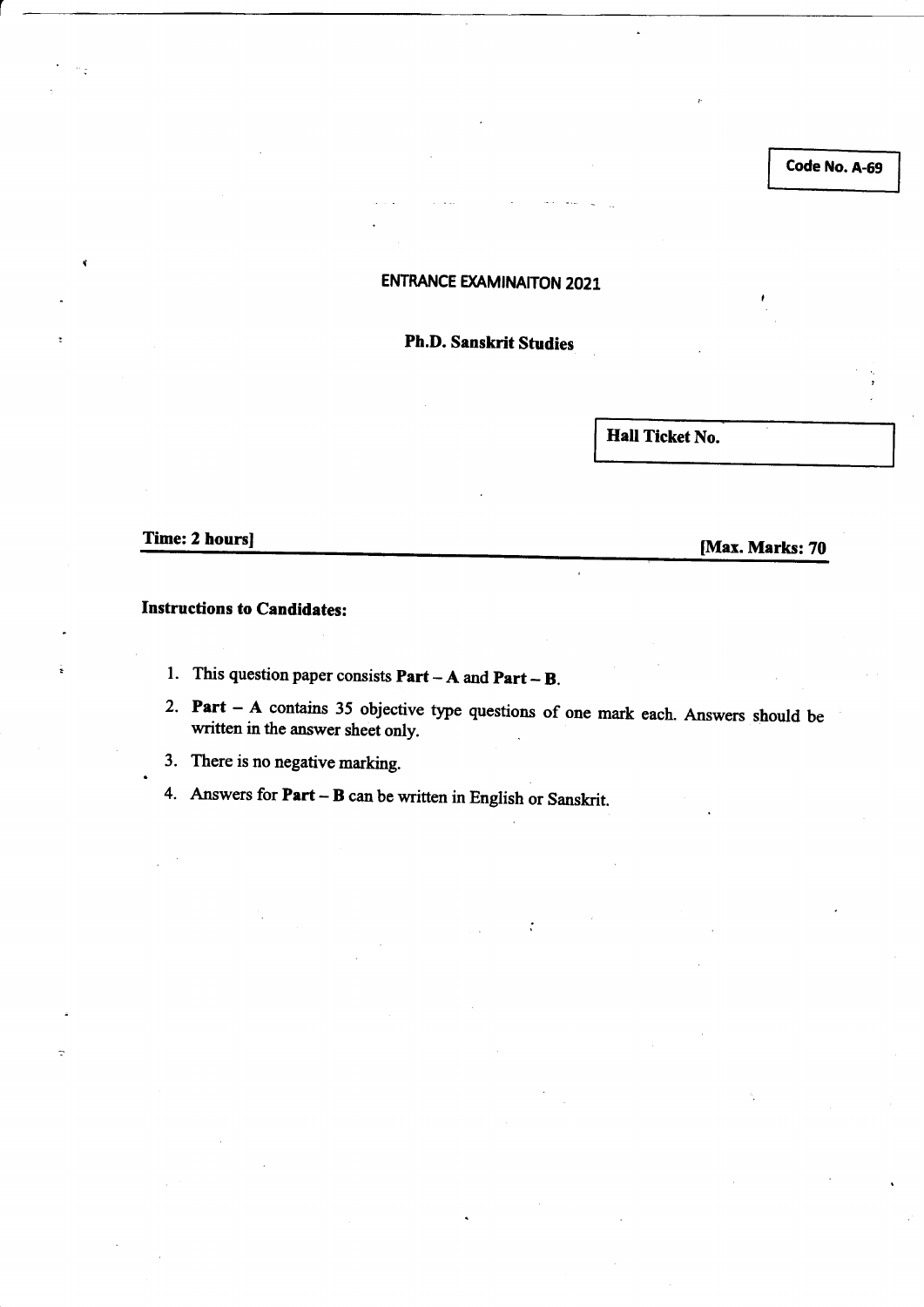$A - 69$ 

#### $PART - A$

1. One of the following options is not related to a Vrttikara

A) Vararuci

B) Vātsyāyana

C) Kapila

D) Sabara

2. Choose correct answer for the following statement: 'scientists are only interested in falsification theories'

A) No

- B) Yes
- C) Can't say
- D) Question is irrelevant
- $3.$  'आत्मनः कामाय सर्वं प्रियं भवति' who spoke thus?
- A) Vaśișta
	- B) Yājñyavalkya
	- C) Vyāsa

D) Viśvāmitra

4. I. The prices of petrol and diesel in the domestic market have remained unchanged for the past fewmonths.

II. The crude oil prices in the International market have gone up substantially in the last few months.

#### Choose the correct option:

A) Both the statements I and II are independent causes

Page 2 of 13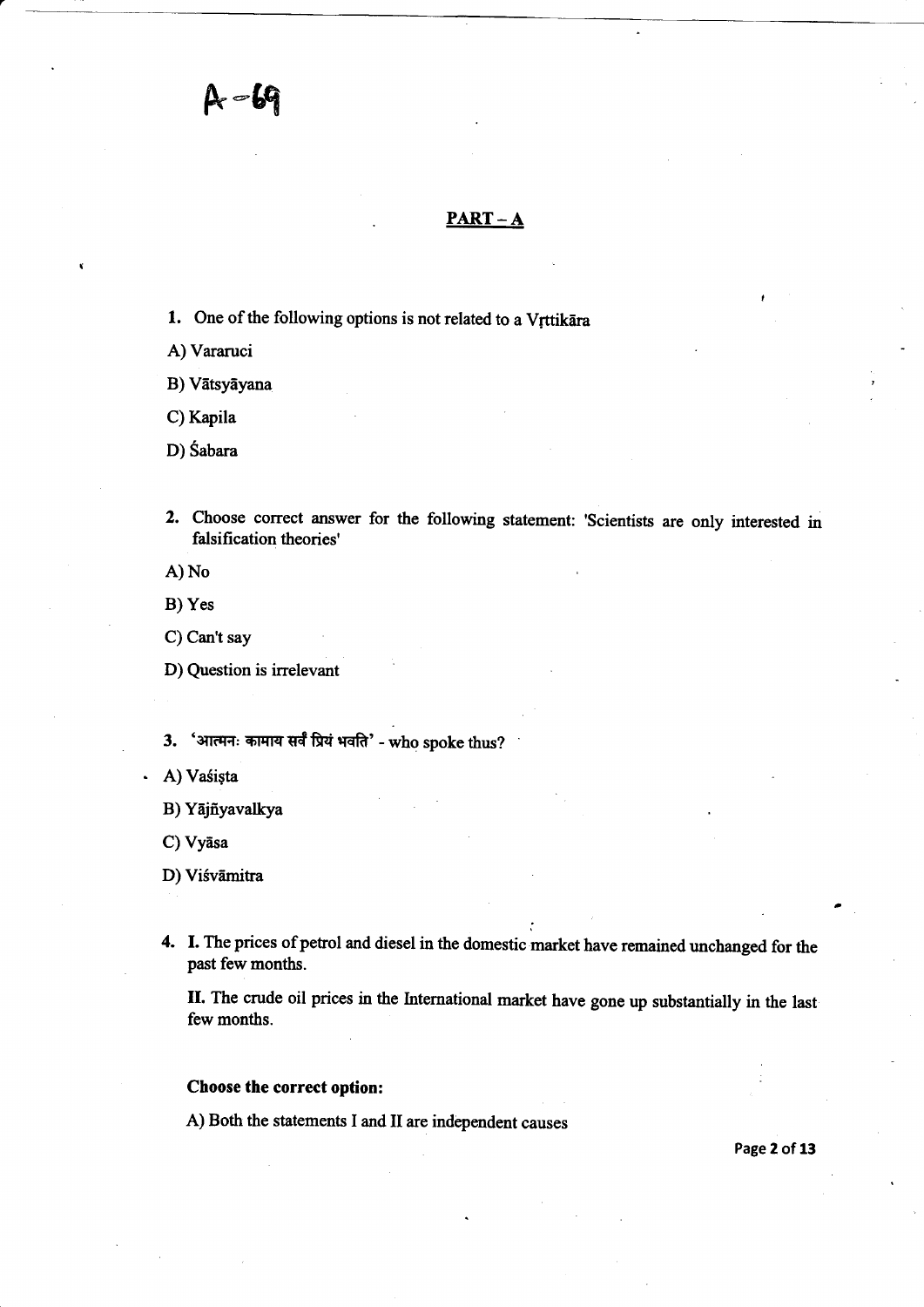$A - 69$ 

B) Statement II is the cause and statement I is its effect

c) Both the statements I and II are effects of independent causes

D) Statement I is the cause and statement II is its effect

5. who has propounded the Falsification Theory in westem world?

- A) David Hume
- B) Karl Popper

C) Max Plank

D) Ananda Koomaraswamy

- 6. Anukramani is related to?
- A) Darśana literature
- B) Upanigadic literature
- C) Prātiśākhya literature
- D) Vedic hymns

7. Scientific method in research is highly adaptive of ---

- . A) Deduction
- B) Induction
- C) Both A&B

D) None of the above

8. 'Ankānām vāmato gatiḥ' - This statement refers to which subject?

A) Vaidika ganitam

B) Sulbasūtram

C) Jyotigam

D) Manuscripts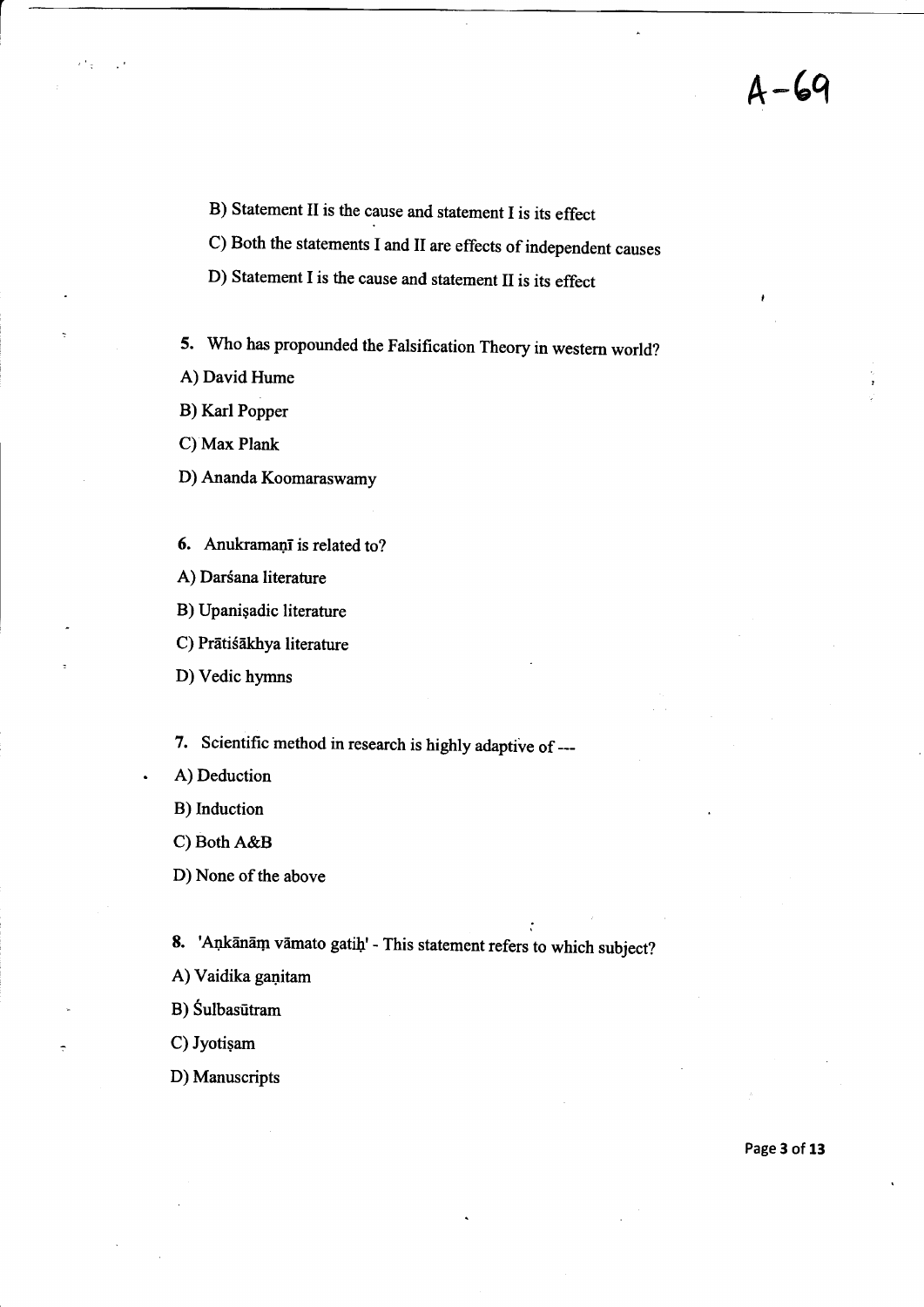9. 'Base,' 'Basis of an argument,' and'Supposition' - these words suit best to which of the options given below?

A) Thesis

- B) Hypothesis
- C) Synopsis
- D) Abstract

10. Concept of Adhikarana consist how many limbs?

- A)4
- $B)5$
- $C$ ) 6
- D) 3
- 11. Linguists and computer scientists have been focusing more on one of the following Śāstrakāras -

A) Gautama

B) Vāgbhața

C) Jaimini

D) Pāņini

12. Who said as follows?

### अङ्गानि वेदाश्चत्वारो मीमांसा न्यायविस्तरः ।

पुराणं धर्मशास्त्रं च विद्यांह्येता श्चतुर्दश ।।

A) Vyāsa

- B) Kālidāsa
- C) Kauțilya

D) Nārada

Page 4 of 13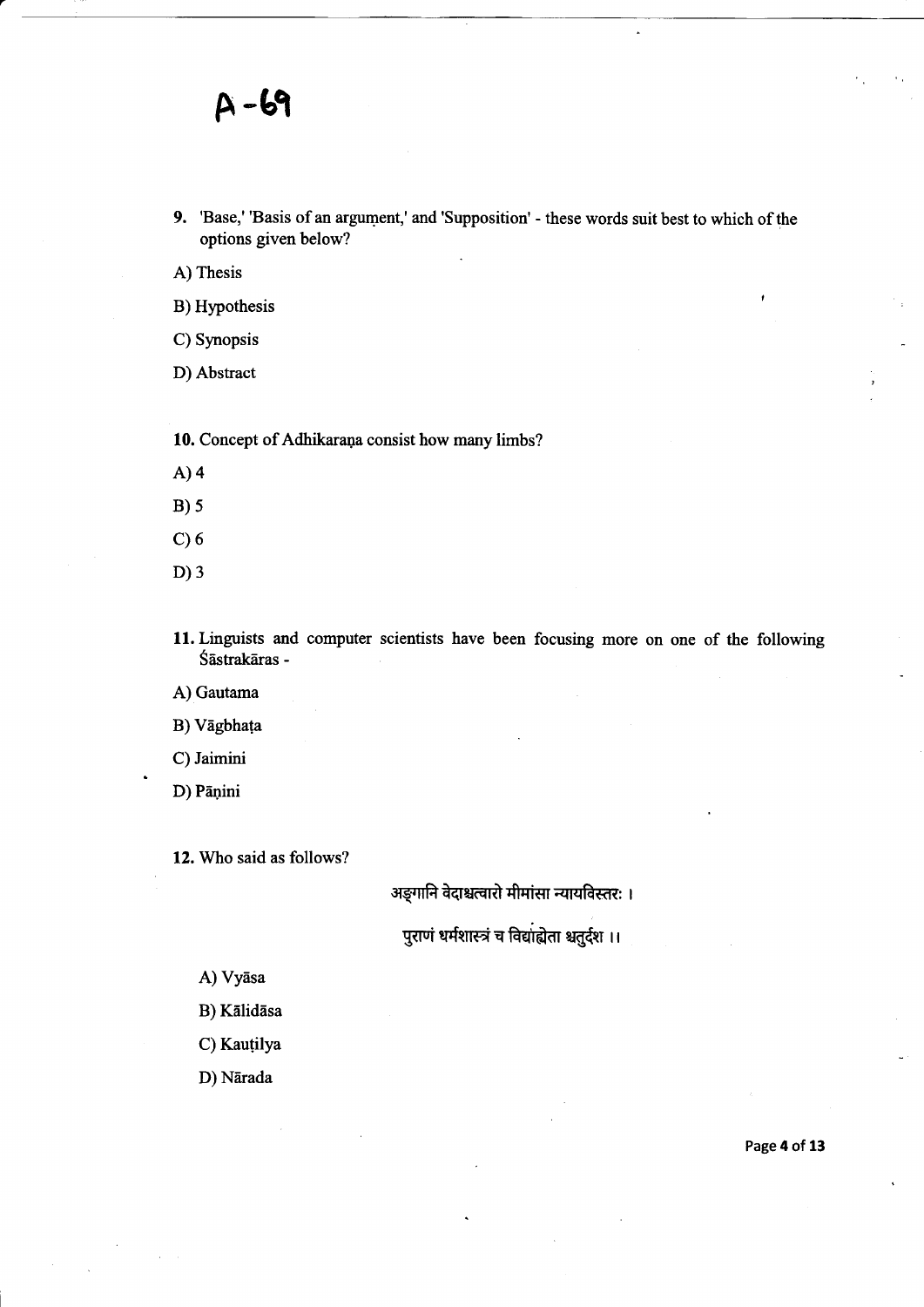13. TKDL is an acronym of?

A) Tae Kwon Do Library

B) Technical Knowledge Digitally Licensed

C) Traditional Knowledge Digital Library

D) Technical Knowledge Digital Library

14. Which of the following commentaries not related to Pañcamahākāvyas?

A) Sanjīvanī

 $\mathbf{r}^{-1}$ 

B) Ghanțāpatha

C) Sarvapathīnā

D) None of the above

15. Which of the following communication technologies employ only asynchronous communication?

 $\ddot{\cdot}$ 

l. Instant messaging

2. Forums

3. Emails

. 4. Video conferencing

A) 1 and 3 only

B)2and4only

C)2 and 3 only

D) 1 and 4 only

16. A traditional Vyākhyāna has been classified into --- types

A) Three

B) Four

C) Five

Page 5 of 13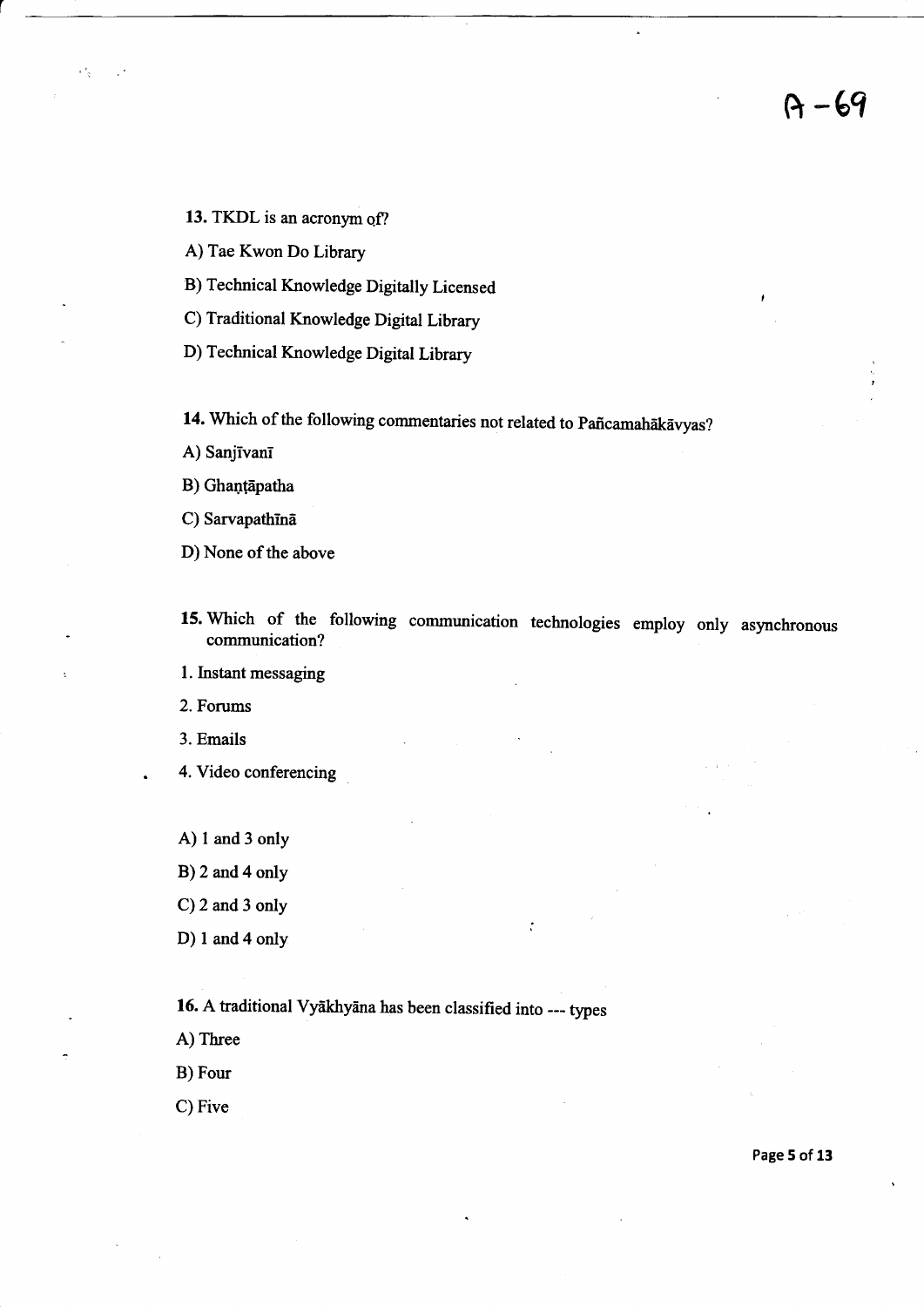D) Six

- 17. A research scholar while finally reporting the research results in the form of a thesis acknowledges the support of his/her supervisor in the preface. This is treated as a'
- A) Needed formality

B) Ethical act

C) Superfluous act

D) Sheer formality

18. How many types of Sūtra was explained in Caraka Samhita?

A)3

B)4

- $C$ ) 5
- D) 6

#### Read the passage and answer the questions from  $19 - 20$

From the time British infroduced English eduoation system in India till date; the primary objective of Sanskrit learning was and has been'to understand Sanskrit literature and to translate it into English and other Indian languages". Accordingly, the age old European method of language teaching, namely 'Grammar Translation Method' was employed in teaching of Sanskrit language. Though the whole world has discarded that method, it is being employed for Sanskrit teaching alone. As a result 1) thousands of Sanskrit books are translated which certainly helped in increasing awareness and importance of Sanskrit but, 2)people read translations, not Sanskrit 3) literature of other languages flourished, but not Sanskrit 4) Rote leaming, memorizing of word declensions and the leaming language through rules ended up in creating an atrnosphere that Sanskrit is very difficult to learn, and as a result, 5) most of the Sanskrit teachers in the country today have studied ABOUT Sanskrit and not THE Sanskrit.

19. From the passage, it appears that the Grammar Translation Method is said to be universal

A) No, the method is employed only in Britain education system

B) The method is employed in Britain and Indian education systems only

C) Yes, the method is employed in Britain, lndia and other countries

D) The method is employed for Sanskrit, only in India

Page 6 of 13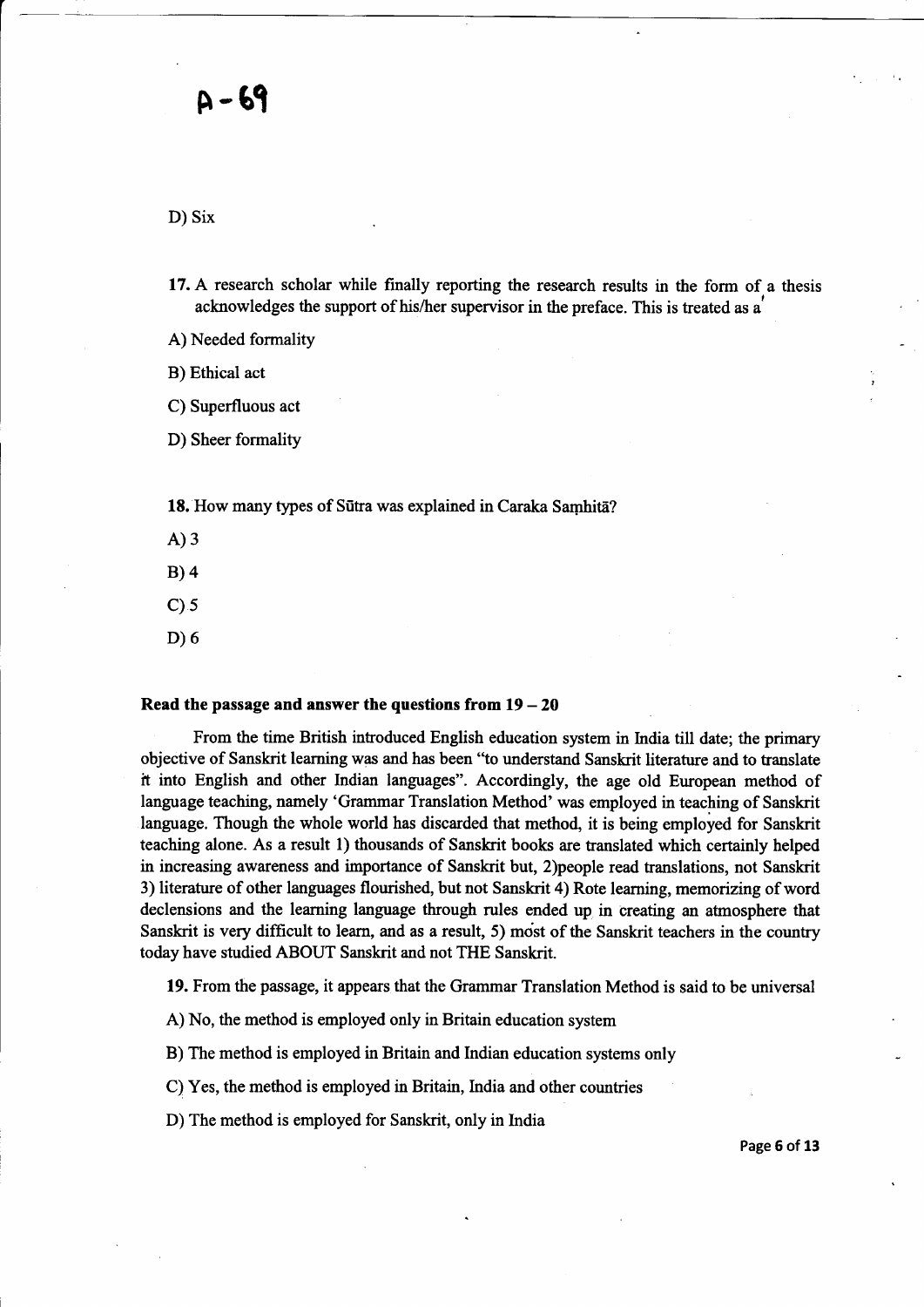20.'Translating Sanskrit texts into English and other Indian languages, helped us to create good Sanskrit scholars': this statement is --

A) Correct and the contract of the contract of the contract of the contract of the contract of the contract of the contract of the contract of the contract of the contract of the contract of the contract of the contract of

B) Not correct

C) Partially correct

D) Cannot say

21. To derive sentential meaning, the Mīmāmsakas do not apply one of the following techniques

A) Upasamhāra

B) Abhyasa

C) Arthavāda

D) Anupapatti

- 22. In a post-office, stamps of three different denominations of '7,' '8,' and '10' are available. The exact amount for which one cannot buy stamps is
- $(A)$  19
- $(B)$  20
- (c)23
- $(D)29$

23. What is the meaning of 'Śaktrigraha' in Sanskrit?

A) Calibrating energy

B) A term belongs to philosophy

C) Tantravidyā

D) It is a denotative function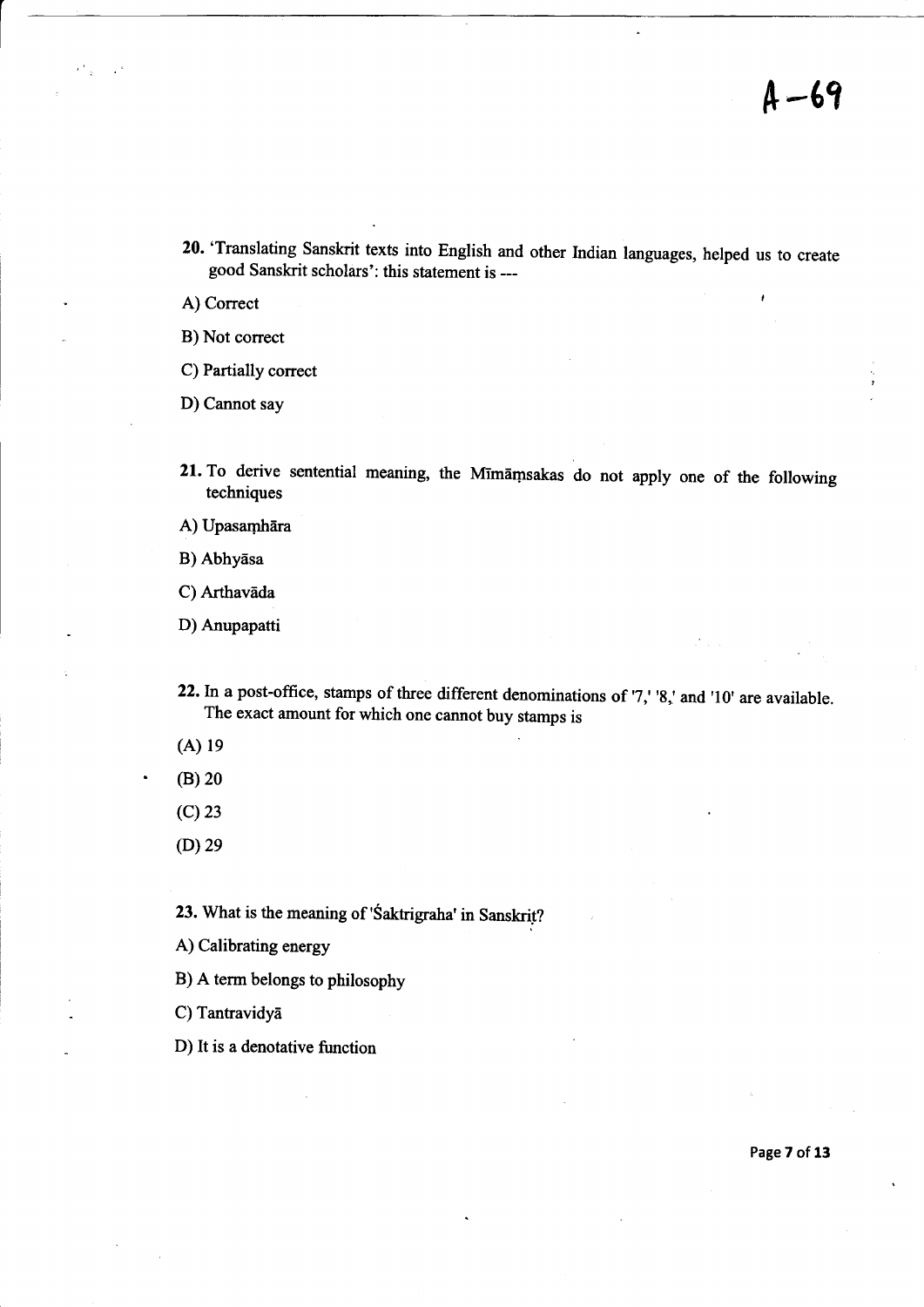- 24.In which of the following steps of research, the scope for creativity and imagination is utmost?
- A) Data analysis and presentation of results
- B) Identifying the variables and hypothesizing
- C) Identifying the research problem and defining it
- D) Figuring out the related studies and techniques used by other researchers

25. A colophon or  $Puspik\bar{a}$  in a manuscript is referring to which part?

A) Beginning of a manuscript

B) Ending of a manuscript

- C) Chapters in a manuscript
- D) Bundle number
- 26. A 50-year-old man has a son whose age is 2/5 of his age. After how many years, the ratio of the age of the man to his son will be 5/3?
- A) 10 years
- B) 15 years
- C) 20 years
- D) 30 years

27. Match the following and choose correct option:

| a) URL               | <i>i.</i> Makes use of light pulses to<br>transmit data<br>ii. Most appropriate to connect<br>computers in a small building |  |  |  |  |
|----------------------|-----------------------------------------------------------------------------------------------------------------------------|--|--|--|--|
| b) Fiber-optic cable |                                                                                                                             |  |  |  |  |
| c) UTP cable         | iii) Use of internet to make phone<br>calls                                                                                 |  |  |  |  |
| d) VOIP              | iv) Text used by web browsers to<br>locate a web address on the<br>internet                                                 |  |  |  |  |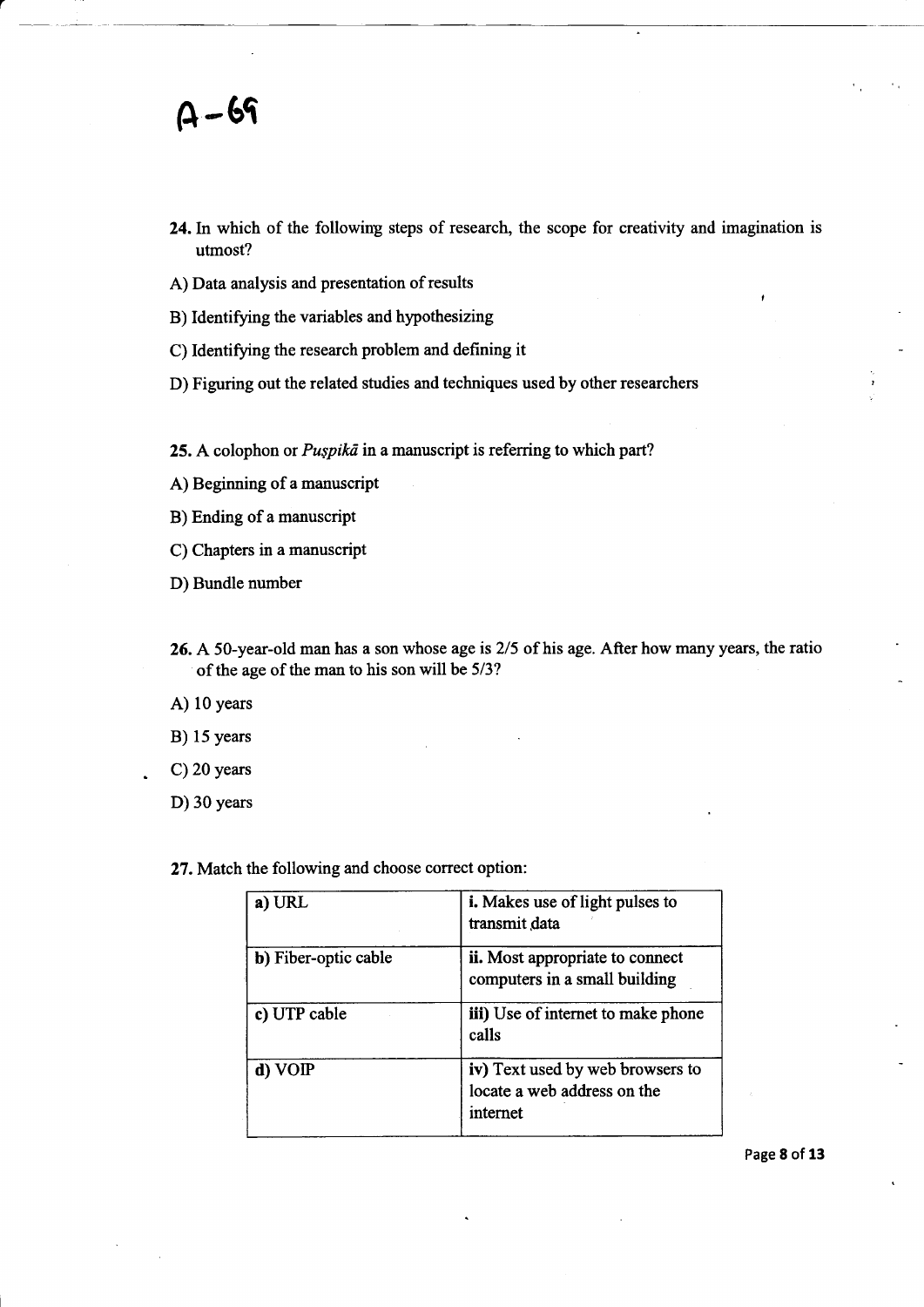-- 69

A) (a)-(iii), (b)-(i), (c)-(ii), (d)-(iv)

B) (a)-(ii), (b)-(iii), (c)-(iv), (d)-(i)

C) (a)-(i), (b)-(iv), (c)-(ii), (d)-(iii)

D) (a)-(iv), (b)-(i), (c)-(ii), (d)-(iii)

28. Among the listed, one of the following is not an ancient University

A) Nalanda

B) Mithila

C) Ashoka

D) Vikramashila

29. "If it rains, then the drought will end. The drought has ended. Therefore, it rained". Which kind of fallacy this could be?

A) lnductive fallacy

B) Deductive fallacy

C) Abductive fallacy

D) Informal fallacy

30. 'Paffcako6a' theory appears in which Upanigad?

A) Brhadāranyakopanişad

B) Chandogyopanişad

C) Svetāśvataropanisad

D) Taittirīyopanişad

31. Given below are two premises and four conclusions drawn from those premises. Select the option that expresses conclusion drawn validly from the premises (separately or jointly).

Premises:

Page 9 of 13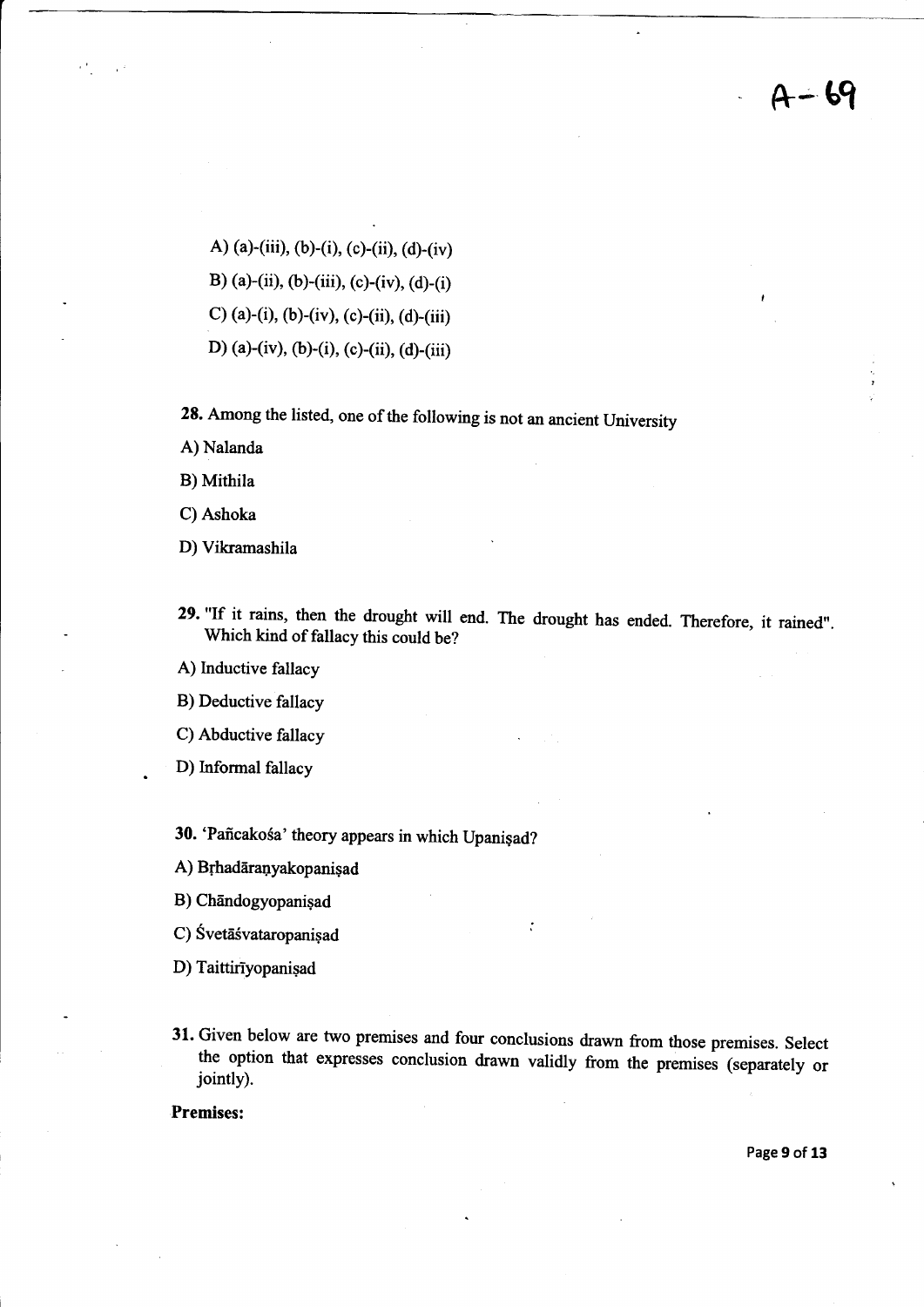## A-6q

- (a) All dogs are mammals.
- (b) No cats are dogs.

#### Conclusions:

- (i) No cats are mammals.
- (ii) Some cats are mammals.
- (iii) No dogs are cats.
- (iv) No dogs are non-mammals.
- (A) (i) only
- $(B)$  (i) and (ii)
- $(C)$  (iii) and (iv)
- (D) (ii) and (iii)
- 32. 'Maharshi Badarayan Vyas Samman' is awarded every year by the Ministry of Education in selected classical languages. Identify the wrong option given below:
- A) Sanskrit, Persian, Classical Oriya, pali
- B) Classical Telugu, Classical Malayalam, Arabic, Sanskrit
- . C) Sanskrit, Classical Kannada, Classical Tamil, pali
- D) Prakrit, Sanskrit, Pali, Classical Telugu
- 33. Three of the following four numbers are alike in a certain way and one is different. pick the number that is different from the rest.

 $\ddot{\cdot}$ 

- A) 126
- B) 18e
- c)2s4
- D)217

34. Bhāsa nāṭaka cakram comes under which category?

A) Re-creation

Page 10 of 13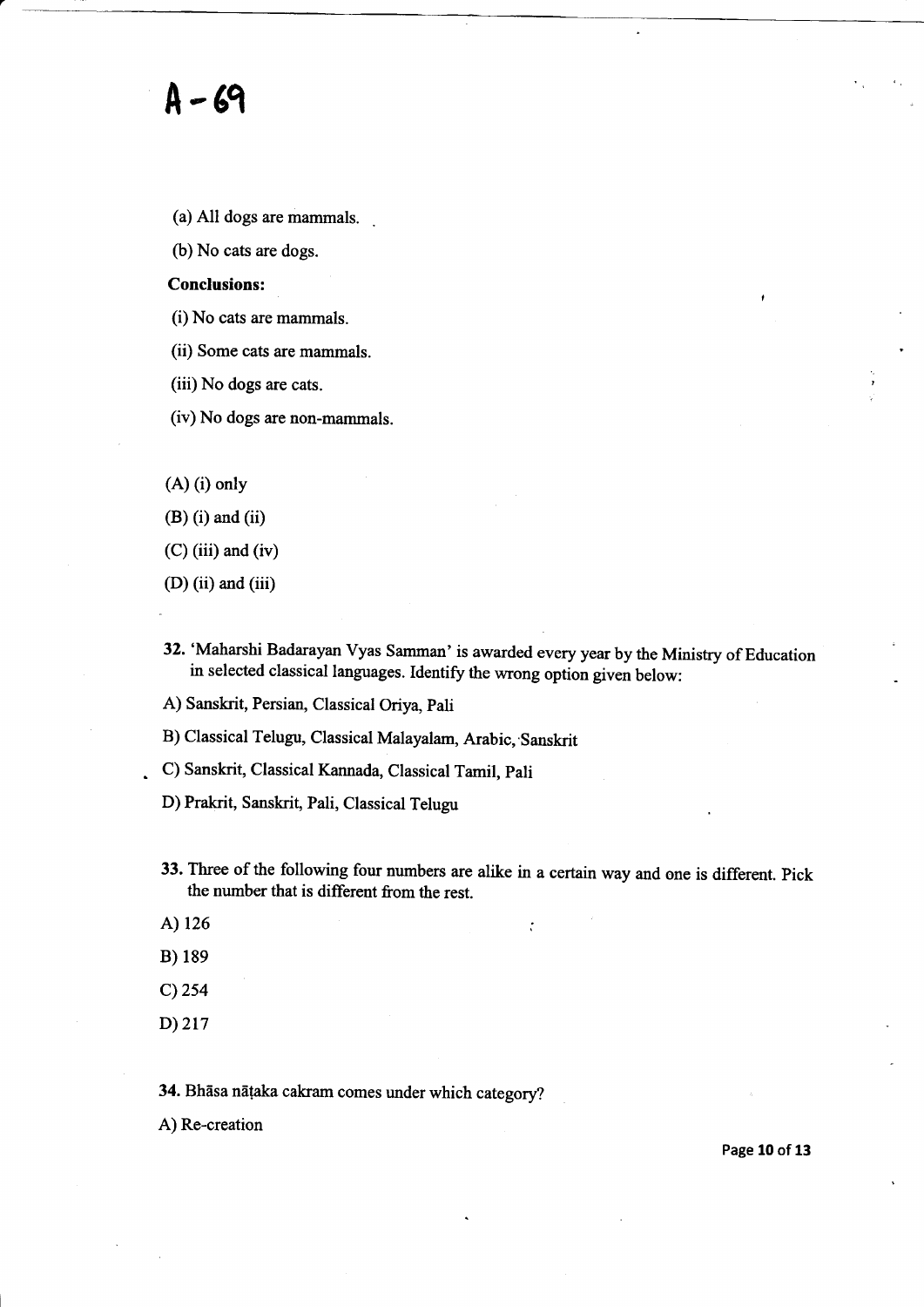$\overline{a}$ 

 $\ddot{\cdot}$ 

B) Recension

C) Redaction

D) Popular exposition

- 35. Nyāyasāra was a work of  $-$
- A) Gadādhara

B) Jagadīśa

C) Laugākși Bhāskara

D) Bhāsarvajña

Page 11 of 13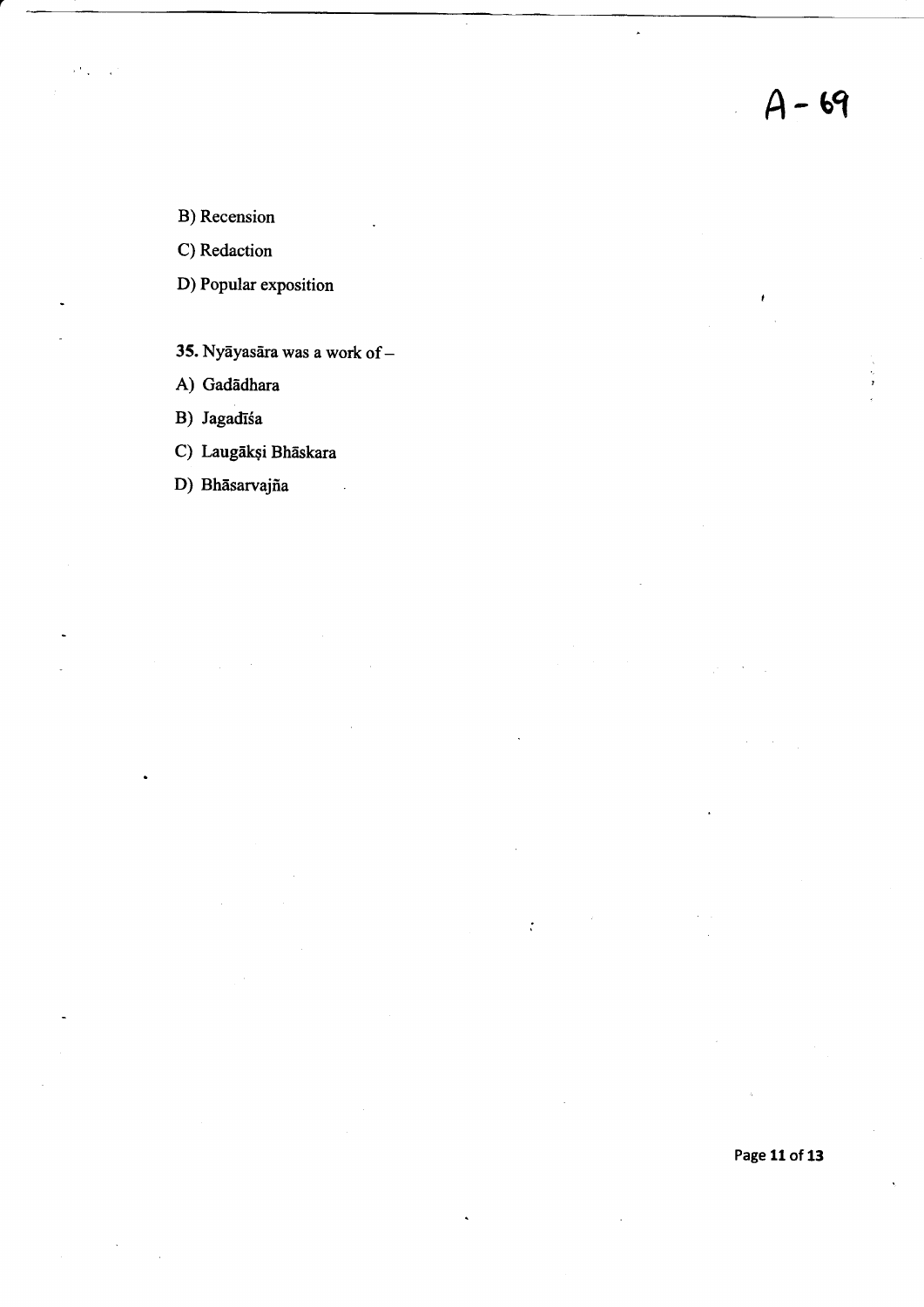#### PART - B

#### 1) Attempt any two of the following

#### $2 \times 10 = 20$

t

A) What is a pratyāhāra? What purpose does it serve in Pānini's Grammar? Explain with examples.

B) Explain the 6 types of samdsa as explained in the following classification, with an example of each.

supām supā tiņā nāmnā dhātunā'tha tiņām tiņā |

subanteti vijñeyaḥ samāsaḥ șaḍvidho budhaiḥ |

C) Explain the sutra 'purvatra asiddham'.

D) What are the steps involved in Machine Translation? How do you relate them to the commentary tradition?

#### oR.

A) Explain the Indian contributions to life sciences

B) What is the concept of 'antahkaranam' in Indian philosophy?

C) Write an essay on 'Āyurveda darśanam'

D) Importance of Pathya in maintaining one's health

#### 2) Attempt any three of the following

A) What are the different means of saktigraha? Explain with examples.

B) Write a note on vrtti.

#### Page 12 of 13

 $3x 5 = 15$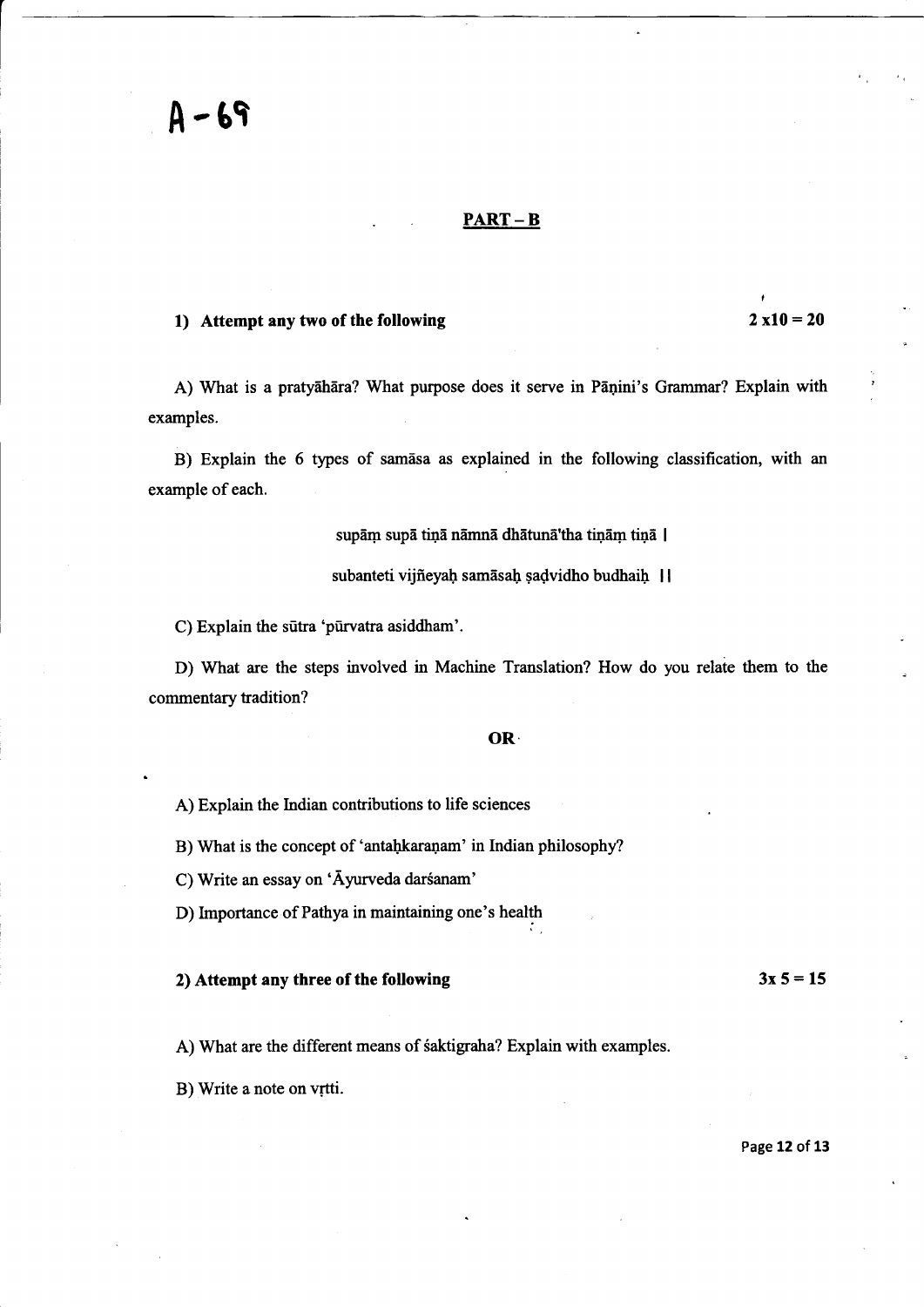C) Explain the difference between kāraka and vibhakti.

D) Explain 'kāryakāla pakṣa' and 'yathoddeśa pakṣa'.

E) Explain the term 'ākāmkṣā'. What is its role in parsing?

F) Write a note on 'vipratisedhe param kāryam'.

#### OR

A) Objects of Manas described in Ayurvedic texts

B) What is the philosophy of Ayurveda?

C) What are your views on food, nutrition and health?

D) Explain the following śloka:

.

Naro hitāhāramitāhārasevī samīkṣyakārī viṣayesvasaktaḥ |

Dātā samaḥ satyaparaḥ kṣamāvān āptopasevī ca bhavatyarogaḥ | |

 $\cdot$ 

E) 'Nāyamātmā balahīnena labhyaḥ' (the self cannot be attained by the weak) - Could you justify this Upanisadic statement in light of Indian medical sciences?

F) What is the definition of health in Ayureda as opposed to modern medical'science?

Page 13 of 13